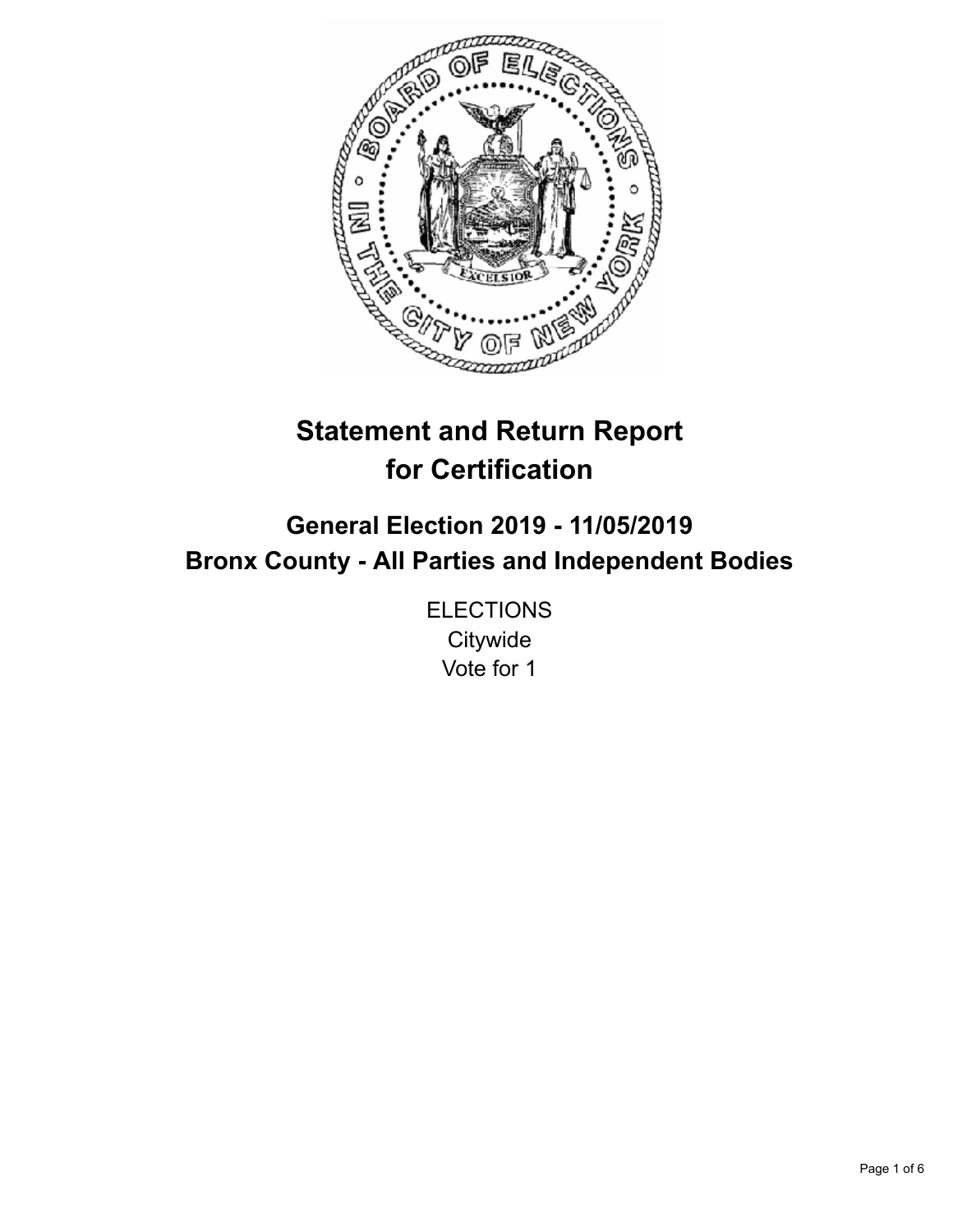

| PUBLIC COUNTER                                           | 8,228        |
|----------------------------------------------------------|--------------|
| <b>MANUALLY COUNTED EMERGENCY</b>                        | $\mathbf{0}$ |
| <b>ABSENTEE / MILITARY</b>                               | 197          |
| <b>AFFIDAVIT</b>                                         | 67           |
| <b>Total Ballots</b>                                     | 8,492        |
| Less - Inapplicable Federal/Special Presidential Ballots | $\Omega$     |
| <b>Total Applicable Ballots</b>                          | 8,492        |
| <b>YES</b>                                               | 5,038        |
| <b>NO</b>                                                | 997          |
| <b>Total Votes</b>                                       | 6,035        |
| Unrecorded                                               | 2.457        |

## **Assembly District 78**

| <b>PUBLIC COUNTER</b>                                    | 6,545    |
|----------------------------------------------------------|----------|
| <b>MANUALLY COUNTED EMERGENCY</b>                        | 0        |
| ABSENTEE / MILITARY                                      | 241      |
| AFFIDAVIT                                                | 145      |
| <b>Total Ballots</b>                                     | 6,931    |
| Less - Inapplicable Federal/Special Presidential Ballots | $\Omega$ |
| <b>Total Applicable Ballots</b>                          | 6,931    |
| <b>YES</b>                                               | 4,439    |
| NO.                                                      | 1,005    |
| <b>Total Votes</b>                                       | 5,444    |
| Unrecorded                                               | 1,487    |

| <b>PUBLIC COUNTER</b>                                    | 8,601    |
|----------------------------------------------------------|----------|
| <b>MANUALLY COUNTED EMERGENCY</b>                        | $\Omega$ |
| ABSENTEE / MILITARY                                      | 216      |
| <b>AFFIDAVIT</b>                                         | 83       |
| <b>Total Ballots</b>                                     | 8,900    |
| Less - Inapplicable Federal/Special Presidential Ballots | $\Omega$ |
| <b>Total Applicable Ballots</b>                          | 8,900    |
| <b>YES</b>                                               | 5,624    |
| NO.                                                      | 1,149    |
| <b>Total Votes</b>                                       | 6,773    |
| Unrecorded                                               | 2.127    |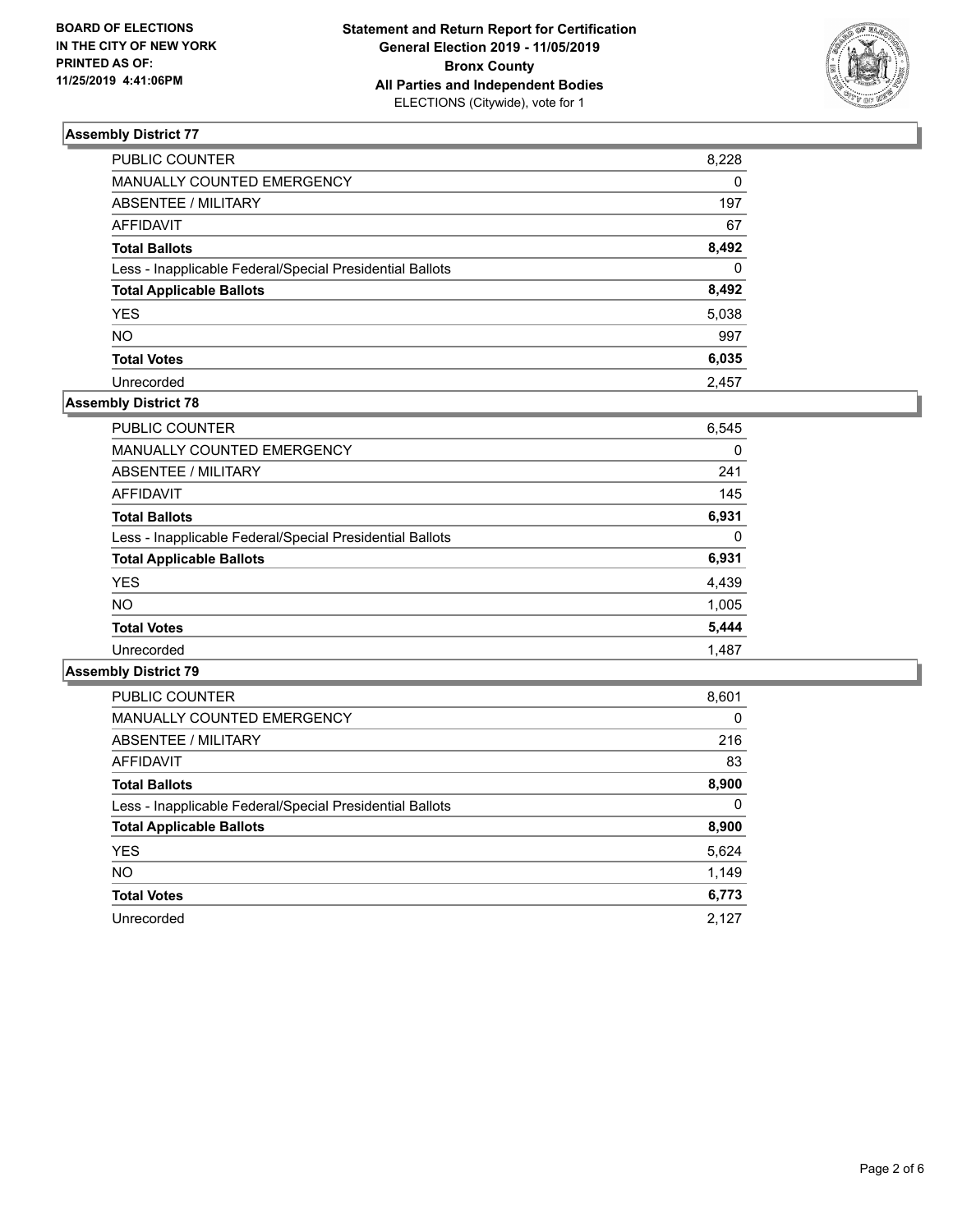

| PUBLIC COUNTER                                           | 7,914    |
|----------------------------------------------------------|----------|
| <b>MANUALLY COUNTED EMERGENCY</b>                        |          |
| <b>ABSENTEE / MILITARY</b>                               | 414      |
| <b>AFFIDAVIT</b>                                         | 85       |
| <b>Total Ballots</b>                                     | 8,414    |
| Less - Inapplicable Federal/Special Presidential Ballots | $\Omega$ |
| <b>Total Applicable Ballots</b>                          | 8,414    |
| <b>YES</b>                                               | 5,135    |
| <b>NO</b>                                                | 1,790    |
| <b>Total Votes</b>                                       | 6,925    |
| Unrecorded                                               | 1.489    |

## **Assembly District 81**

| <b>PUBLIC COUNTER</b>                                    | 12,760 |
|----------------------------------------------------------|--------|
| <b>MANUALLY COUNTED EMERGENCY</b>                        | 0      |
| ABSENTEE / MILITARY                                      | 538    |
| AFFIDAVIT                                                | 135    |
| <b>Total Ballots</b>                                     | 13,433 |
| Less - Inapplicable Federal/Special Presidential Ballots | 0      |
| <b>Total Applicable Ballots</b>                          | 13,433 |
| <b>YES</b>                                               | 8,811  |
| NO.                                                      | 3,061  |
| <b>Total Votes</b>                                       | 11,872 |
| Unrecorded                                               | 1.561  |

| <b>PUBLIC COUNTER</b>                                    | 13,277   |
|----------------------------------------------------------|----------|
| <b>MANUALLY COUNTED EMERGENCY</b>                        | $\Omega$ |
| ABSENTEE / MILITARY                                      | 323      |
| <b>AFFIDAVIT</b>                                         | 93       |
| <b>Total Ballots</b>                                     | 13,693   |
| Less - Inapplicable Federal/Special Presidential Ballots | 0        |
| <b>Total Applicable Ballots</b>                          | 13,693   |
| <b>YES</b>                                               | 8,109    |
| NO.                                                      | 3,863    |
| <b>Total Votes</b>                                       | 11,972   |
| Unrecorded                                               | 1.721    |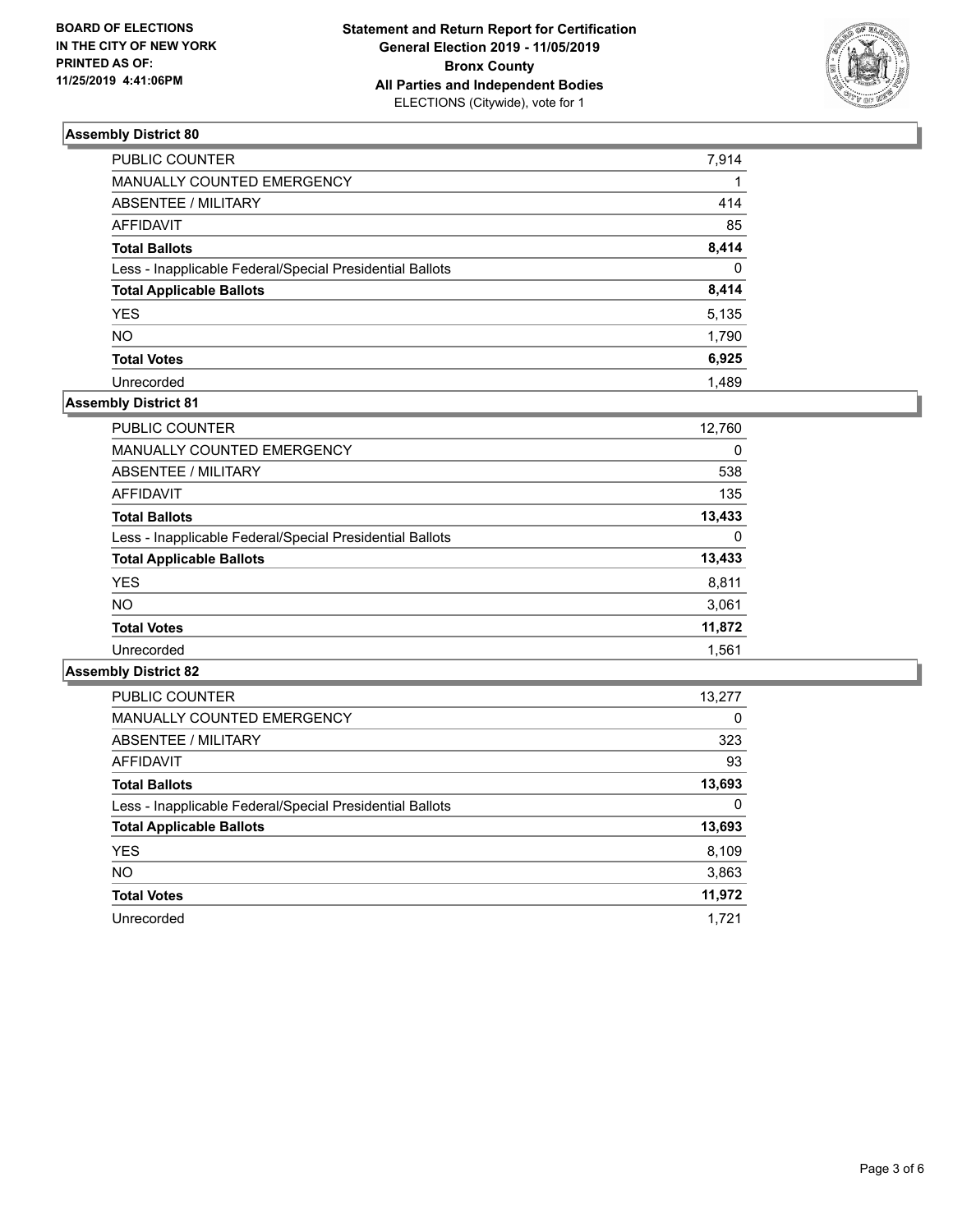

| PUBLIC COUNTER                                           | 9,715    |
|----------------------------------------------------------|----------|
| MANUALLY COUNTED EMERGENCY                               | 0        |
| ABSENTEE / MILITARY                                      | 322      |
| AFFIDAVIT                                                | 101      |
| Total Ballots                                            | 10,138   |
| Less - Inapplicable Federal/Special Presidential Ballots | $\Omega$ |
| <b>Total Applicable Ballots</b>                          | 10,138   |
| <b>YES</b>                                               | 6,726    |
| NO.                                                      | 1,502    |
| <b>Total Votes</b>                                       | 8,228    |
| Unrecorded                                               | 1.910    |

## **Assembly District 84**

| PUBLIC COUNTER                                           | 6,783 |
|----------------------------------------------------------|-------|
| <b>MANUALLY COUNTED EMERGENCY</b>                        | 0     |
| ABSENTEE / MILITARY                                      | 119   |
| <b>AFFIDAVIT</b>                                         | 98    |
| <b>Total Ballots</b>                                     | 7,000 |
| Less - Inapplicable Federal/Special Presidential Ballots | 0     |
| <b>Total Applicable Ballots</b>                          | 7,000 |
| <b>YES</b>                                               | 4,185 |
| NO.                                                      | 835   |
| <b>Total Votes</b>                                       | 5,020 |
| Unrecorded                                               | 1.980 |

| <b>PUBLIC COUNTER</b>                                    | 6,820    |
|----------------------------------------------------------|----------|
| <b>MANUALLY COUNTED EMERGENCY</b>                        | $\Omega$ |
| ABSENTEE / MILITARY                                      | 137      |
| <b>AFFIDAVIT</b>                                         | 57       |
| <b>Total Ballots</b>                                     | 7,014    |
| Less - Inapplicable Federal/Special Presidential Ballots | $\Omega$ |
| <b>Total Applicable Ballots</b>                          | 7,014    |
| <b>YES</b>                                               | 4,530    |
| NO.                                                      | 1,009    |
| <b>Total Votes</b>                                       | 5,539    |
| Unrecorded                                               | 1.475    |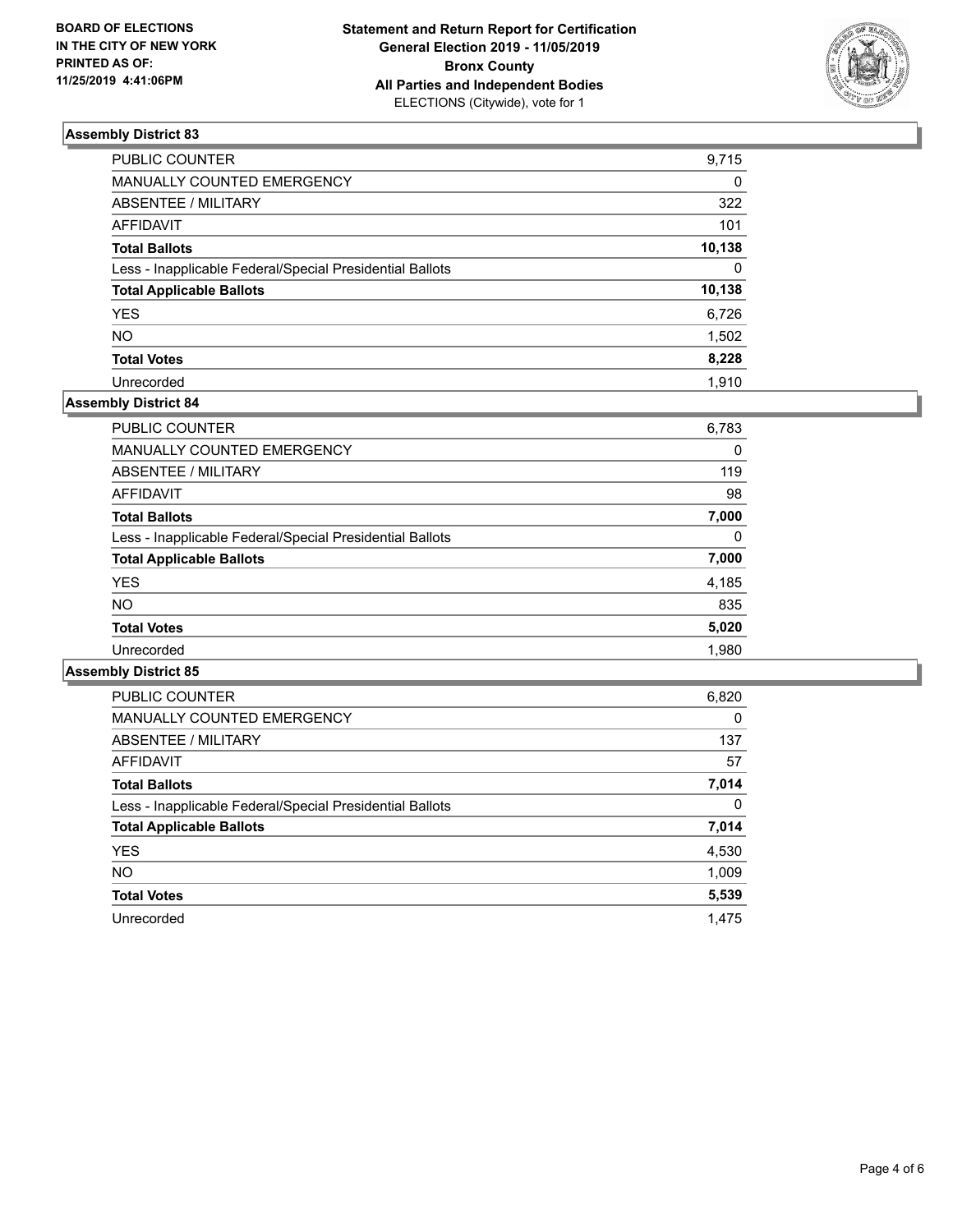

| PUBLIC COUNTER                                           | 4,959    |
|----------------------------------------------------------|----------|
| MANUALLY COUNTED EMERGENCY                               | $\Omega$ |
| <b>ABSENTEE / MILITARY</b>                               | 109      |
| <b>AFFIDAVIT</b>                                         | 67       |
| <b>Total Ballots</b>                                     | 5,135    |
| Less - Inapplicable Federal/Special Presidential Ballots | $\Omega$ |
| <b>Total Applicable Ballots</b>                          | 5,135    |
| <b>YES</b>                                               | 3,097    |
| <b>NO</b>                                                | 611      |
| <b>Total Votes</b>                                       | 3,708    |
| Unrecorded                                               | 1.427    |

| <b>PUBLIC COUNTER</b>                                    | 8,028 |
|----------------------------------------------------------|-------|
| <b>MANUALLY COUNTED EMERGENCY</b>                        | 0     |
| ABSENTEE / MILITARY                                      | 148   |
| <b>AFFIDAVIT</b>                                         | 119   |
| <b>Total Ballots</b>                                     | 8,295 |
| Less - Inapplicable Federal/Special Presidential Ballots | 0     |
| <b>Total Applicable Ballots</b>                          | 8,295 |
| <b>YES</b>                                               | 5,423 |
| <b>NO</b>                                                | 1,315 |
| <b>Total Votes</b>                                       | 6,738 |
| Unrecorded                                               | 1.557 |